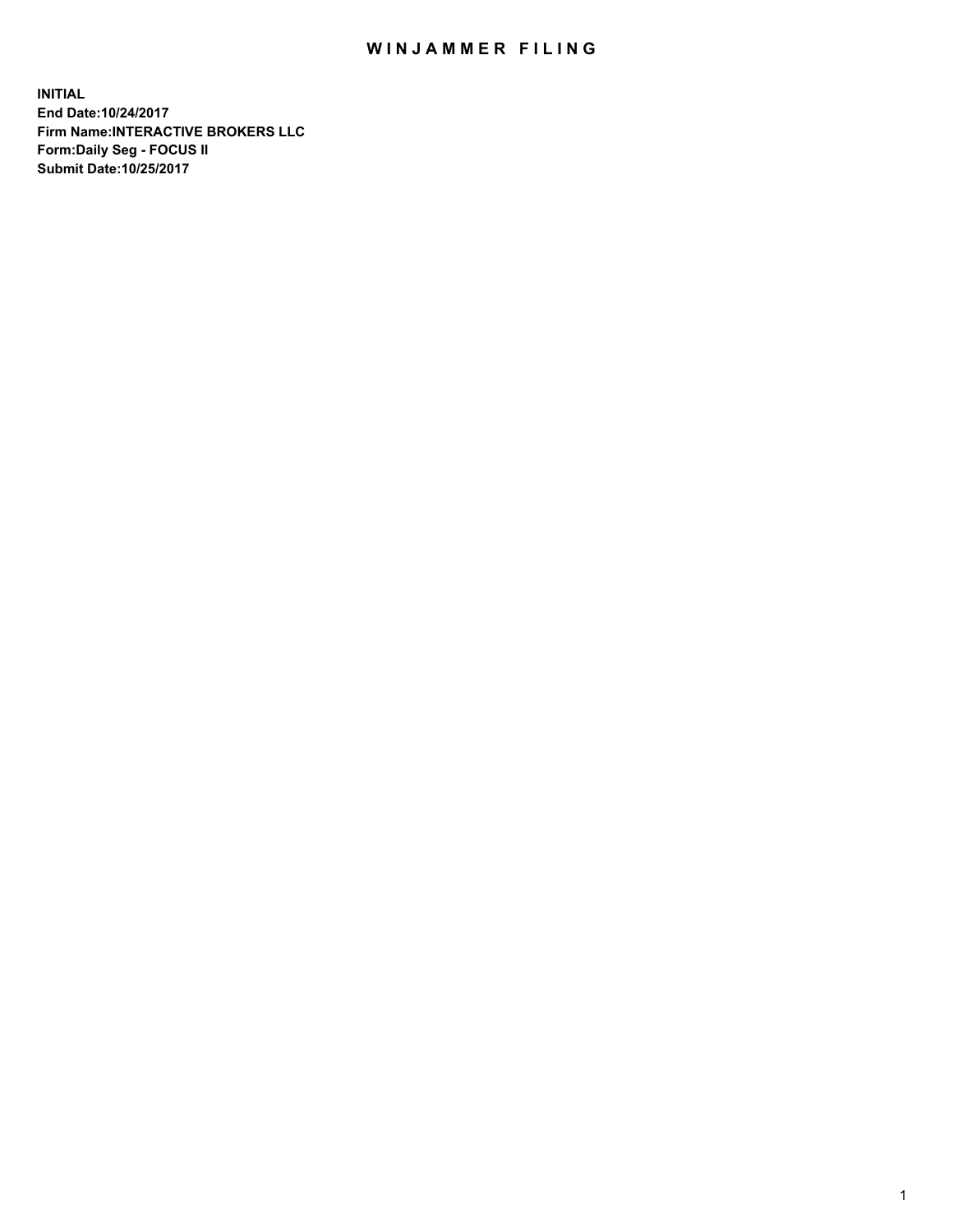## **INITIAL End Date:10/24/2017 Firm Name:INTERACTIVE BROKERS LLC Form:Daily Seg - FOCUS II Submit Date:10/25/2017 Daily Segregation - Cover Page**

| Name of Company<br><b>Contact Name</b><br><b>Contact Phone Number</b><br><b>Contact Email Address</b>                                                                                                                                                                                                                          | <b>INTERACTIVE BROKERS LLC</b><br><b>James Menicucci</b><br>203-618-8085<br>jmenicucci@interactivebrokers.c<br>om |
|--------------------------------------------------------------------------------------------------------------------------------------------------------------------------------------------------------------------------------------------------------------------------------------------------------------------------------|-------------------------------------------------------------------------------------------------------------------|
| FCM's Customer Segregated Funds Residual Interest Target (choose one):<br>a. Minimum dollar amount: ; or<br>b. Minimum percentage of customer segregated funds required:% ; or<br>c. Dollar amount range between: and; or<br>d. Percentage range of customer segregated funds required between:% and%.                         | $\overline{\mathbf{0}}$<br>0<br><u>155,000,000 245,000,000</u><br><u>00</u>                                       |
| FCM's Customer Secured Amount Funds Residual Interest Target (choose one):<br>a. Minimum dollar amount: ; or<br>b. Minimum percentage of customer secured funds required:%; or<br>c. Dollar amount range between: and; or<br>d. Percentage range of customer secured funds required between:% and%.                            | $\overline{\mathbf{0}}$<br>$\pmb{0}$<br>80,000,000 120,000,000<br>0 <sub>0</sub>                                  |
| FCM's Cleared Swaps Customer Collateral Residual Interest Target (choose one):<br>a. Minimum dollar amount: ; or<br>b. Minimum percentage of cleared swaps customer collateral required:% ; or<br>c. Dollar amount range between: and; or<br>d. Percentage range of cleared swaps customer collateral required between:% and%. | $\underline{\mathbf{0}}$<br>$\underline{\mathbf{0}}$<br>0 <sub>0</sub><br>00                                      |

Attach supporting documents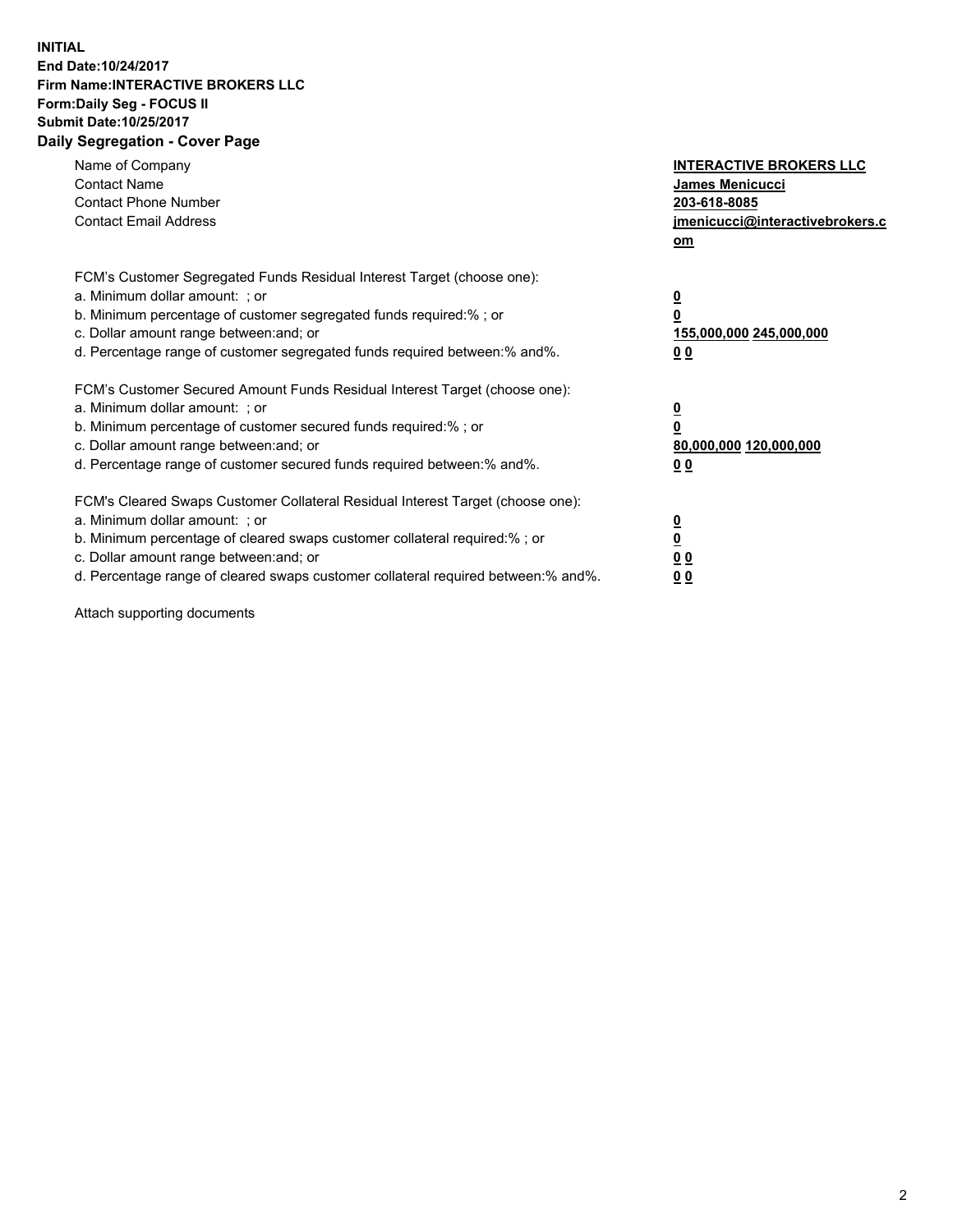## **INITIAL End Date:10/24/2017 Firm Name:INTERACTIVE BROKERS LLC Form:Daily Seg - FOCUS II Submit Date:10/25/2017**

|     | <b>Daily Segregation - Secured Amounts</b>                                                  |                                  |
|-----|---------------------------------------------------------------------------------------------|----------------------------------|
|     | Foreign Futures and Foreign Options Secured Amounts                                         |                                  |
|     | Amount required to be set aside pursuant to law, rule or regulation of a foreign            | $0$ [7305]                       |
|     | government or a rule of a self-regulatory organization authorized thereunder                |                                  |
| 1.  | Net ledger balance - Foreign Futures and Foreign Option Trading - All Customers             |                                  |
|     | A. Cash                                                                                     | 409,673,082 [7315]               |
|     | B. Securities (at market)                                                                   | $0$ [7317]                       |
| 2.  | Net unrealized profit (loss) in open futures contracts traded on a foreign board of trade   | 17,606,488 [7325]                |
| 3.  | Exchange traded options                                                                     |                                  |
|     | a. Market value of open option contracts purchased on a foreign board of trade              | 23,006 [7335]                    |
|     | b. Market value of open contracts granted (sold) on a foreign board of trade                | -32,608 [7337]                   |
| 4.  | Net equity (deficit) (add lines 1.2. and 3.)                                                | 427,269,968 [7345]               |
| 5.  | Account liquidating to a deficit and account with a debit balances - gross amount           | 2,449 [7351]                     |
|     | Less: amount offset by customer owned securities                                            | 0 [7352] 2,449 [7354]            |
| 6.  | Amount required to be set aside as the secured amount - Net Liquidating Equity              | 427,272,417 [7355]               |
|     | Method (add lines 4 and 5)                                                                  |                                  |
| 7.  | Greater of amount required to be set aside pursuant to foreign jurisdiction (above) or line | 427,272,417 [7360]               |
|     | 6.                                                                                          |                                  |
|     | FUNDS DEPOSITED IN SEPARATE REGULATION 30.7 ACCOUNTS                                        |                                  |
| 1.  | Cash in banks                                                                               |                                  |
|     | A. Banks located in the United States                                                       | 129,138,224 [7500]               |
|     | B. Other banks qualified under Regulation 30.7                                              | 0 [7520] 129,138,224 [7530]      |
| 2.  | Securities                                                                                  |                                  |
|     | A. In safekeeping with banks located in the United States                                   | 343,651,355 [7540]               |
|     | B. In safekeeping with other banks qualified under Regulation 30.7                          | 0 [7560] 343,651,355 [7570]      |
| 3.  | Equities with registered futures commission merchants                                       |                                  |
|     | A. Cash                                                                                     | $0$ [7580]                       |
|     | <b>B.</b> Securities                                                                        | $0$ [7590]                       |
|     | C. Unrealized gain (loss) on open futures contracts                                         | $0$ [7600]                       |
|     | D. Value of long option contracts                                                           | $0$ [7610]                       |
|     | E. Value of short option contracts                                                          | 0 [7615] 0 [7620]                |
| 4.  | Amounts held by clearing organizations of foreign boards of trade                           |                                  |
|     | A. Cash                                                                                     | $0$ [7640]                       |
|     | <b>B.</b> Securities                                                                        | $0$ [7650]                       |
|     | C. Amount due to (from) clearing organization - daily variation                             | $0$ [7660]                       |
|     | D. Value of long option contracts                                                           | $0$ [7670]                       |
|     | E. Value of short option contracts                                                          | 0 [7675] 0 [7680]                |
| 5.  | Amounts held by members of foreign boards of trade                                          |                                  |
|     | A. Cash                                                                                     | 69,741,319 [7700]                |
|     | <b>B.</b> Securities                                                                        | $0$ [7710]                       |
|     | C. Unrealized gain (loss) on open futures contracts                                         | 11,466,338 [7720]                |
|     | D. Value of long option contracts                                                           | 23,006 [7730]                    |
|     | E. Value of short option contracts                                                          | -32,608 [7735] 81,198,055 [7740] |
| 6.  | Amounts with other depositories designated by a foreign board of trade                      | $0$ [7760]                       |
| 7.  | Segregated funds on hand                                                                    | $0$ [7765]                       |
| 8.  | Total funds in separate section 30.7 accounts                                               | 553,987,634 [7770]               |
| 9.  | Excess (deficiency) Set Aside for Secured Amount (subtract line 7 Secured Statement         | 126,715,217 [7380]               |
|     | Page 1 from Line 8)                                                                         |                                  |
| 10. | Management Target Amount for Excess funds in separate section 30.7 accounts                 | 80,000,000 [7780]                |
| 11. | Excess (deficiency) funds in separate 30.7 accounts over (under) Management Target          | 46,715,217 [7785]                |
|     |                                                                                             |                                  |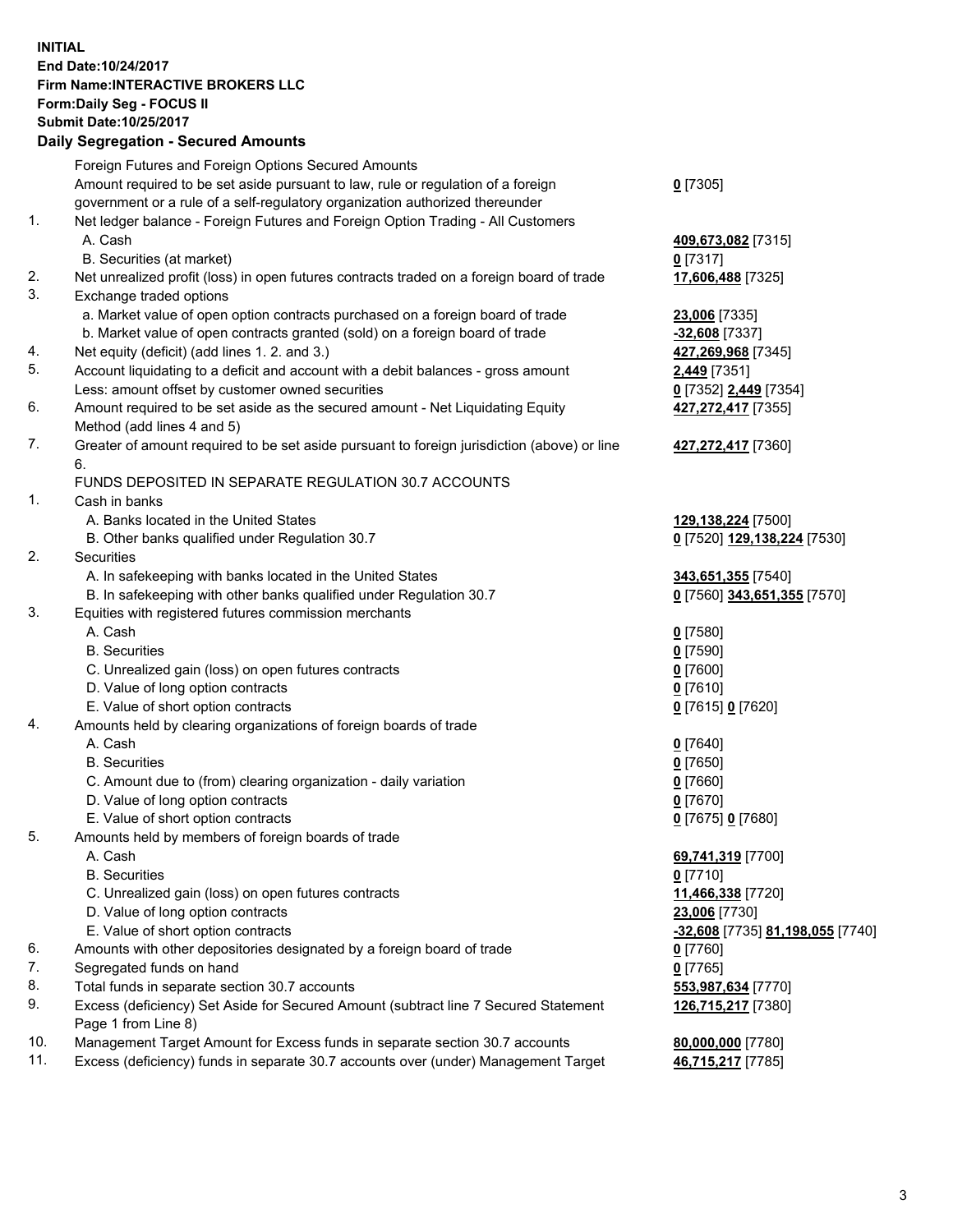**INITIAL End Date:10/24/2017 Firm Name:INTERACTIVE BROKERS LLC Form:Daily Seg - FOCUS II Submit Date:10/25/2017 Daily Segregation - Segregation Statement** SEGREGATION REQUIREMENTS(Section 4d(2) of the CEAct) 1. Net ledger balance A. Cash **4,661,876,554** [7010] B. Securities (at market) **0** [7020] 2. Net unrealized profit (loss) in open futures contracts traded on a contract market **-116,332,387** [7030] 3. Exchange traded options A. Add market value of open option contracts purchased on a contract market **121,626,967** [7032] B. Deduct market value of open option contracts granted (sold) on a contract market **-227,747,126** [7033] 4. Net equity (deficit) (add lines 1, 2 and 3) **4,439,424,008** [7040] 5. Accounts liquidating to a deficit and accounts with debit balances - gross amount **206,173** [7045] Less: amount offset by customer securities **0** [7047] **206,173** [7050] 6. Amount required to be segregated (add lines 4 and 5) **4,439,630,181** [7060] FUNDS IN SEGREGATED ACCOUNTS 7. Deposited in segregated funds bank accounts A. Cash **1,060,867,143** [7070] B. Securities representing investments of customers' funds (at market) **2,345,019,055** [7080] C. Securities held for particular customers or option customers in lieu of cash (at market) **0** [7090] 8. Margins on deposit with derivatives clearing organizations of contract markets A. Cash **18,132,609** [7100] B. Securities representing investments of customers' funds (at market) **1,323,006,410** [7110] C. Securities held for particular customers or option customers in lieu of cash (at market) **0** [7120] 9. Net settlement from (to) derivatives clearing organizations of contract markets **2,992,737** [7130] 10. Exchange traded options A. Value of open long option contracts **121,559,444** [7132] B. Value of open short option contracts **-227,668,115** [7133] 11. Net equities with other FCMs A. Net liquidating equity **0** [7140] B. Securities representing investments of customers' funds (at market) **0** [7160] C. Securities held for particular customers or option customers in lieu of cash (at market) **0** [7170] 12. Segregated funds on hand **0** [7150] 13. Total amount in segregation (add lines 7 through 12) **4,643,909,283** [7180] 14. Excess (deficiency) funds in segregation (subtract line 6 from line 13) **204,279,102** [7190] 15. Management Target Amount for Excess funds in segregation **155,000,000** [7194]

16. Excess (deficiency) funds in segregation over (under) Management Target Amount Excess

**49,279,102** [7198]